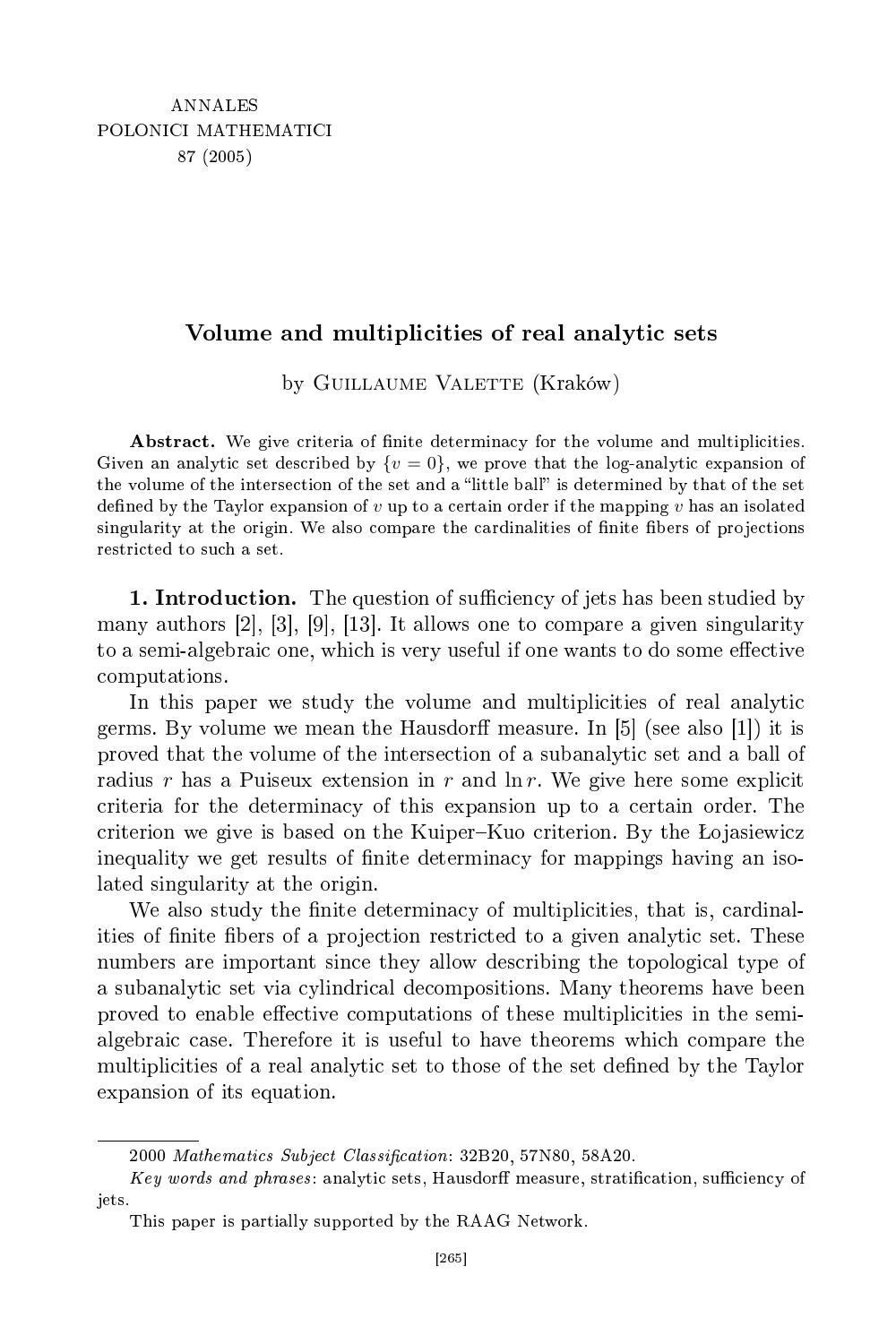At the beginning we recall some results of D. Trotman and L. Wilson [9] about sufficiency of jets. They have proved that some particular transformation of "pull-back" type can improve the regularity of a stratification. In  $[11]$  the author proved that the volume is preserved under some topological trivializations. Then we prove our determination theorems for the volume and multiplicities.

## 2. Notation and some definitions

**2.1.**  $(t^i)$  regular stratifications. The  $(t^i)$  conditions have been introduced by D. Trotman. They generalize a condition introduced by R. Thom which concerned  $C^{\infty}$  manifolds. We recall the definition of [9]. Let

$$
\mathbb{G}^d = \bigcup_{j=m}^d \mathbb{G}(d;j)
$$

where  $\mathbb{G}(d; j)$  is the Grassmannian of j-dimensional vector spaces in  $\mathbb{R}^d$ .

In what follows,  $m$  and  $n$  will denote fixed integers. We set  $\mathbb{R}^d = \mathbb{R}^n \times \mathbb{R}^m$ . We will denote by N the subset  $\mathbb{R}^n$  and by Y the subset  $\mathbb{R}^m$ . The mapping  $\pi$  will be the projection on  $Y$  and  $\pi^\perp$  will be the canonical projection on  $N.$ 

We will denote by  $X$  a subset of  $\mathbb{R}^d$  and by  $\mathcal{S} \ = \ \{Y, X_1, \ldots, X_p\}$  a stratification of X by  $C^{\infty}$  manifolds.

DEFINITION 2.1.1. A *direct transversal* to Y is the germ of an analytic mapping  $v : N \to Y$ . Its graph will be denoted by  $\Gamma_v$ .

Abusively we will say "transversal" instead of "direct transversal", since all the transversals in this paper will be dire
t ones.

First we recall the definition of  $(t^{i,j})$  conditions. As in [9] we will denote by R − the set of real numbers marked with the symbol − in exponent. For  $i \in \mathbb{R}$  we will say that a sequence  $(y_s)$  is i-flat with respect to the sequence  $(x_s)$  if  $|y_s| \ll |x_s|^i$ . We will say that the sequence  $(y_s)$  is  $i^-$ -flat with respect to  $(x_s)$  if  $|y_s| \leq C |x_s|^i$  for a constant C.

Let

$$
\mathcal{G}(\mathcal{S}) = \bigcup_{i \leq p} \{ (x; T_x X_i) \in X \times \mathbb{G}^d \mid x \in X_i \}.
$$

For  $T \in \mathbb{G}^d$  let  $\Sigma(T) = \{v \in \text{Lin}(N;Y) \mid \Gamma_v \nparallel T\}.$ 

DEFINITION 2.1.2. Let  $i, j \in \mathbb{R} \cup \mathbb{R}^-$ . We will say that  $(v; \mathcal{S})$  is  $(t^{i,j})$  if no sequence  $(x_s, y_s; T_s)$  of points of G tending to 0 satisfies:  $|y_s - v(x_s)|$  is *i*-flat and  $d(y - d_{x_s} v; \Sigma(T_s))$  is j-flat.

For  $i \in \mathbb{R}$ , we will say that  $(v; \mathcal{G})$  is  $(t^i)$  if it is  $(t^{i,i-1})$ .

REMARK 1. Condition  $(t^i)$  can be characterized by transversality to all the strata  $X_s$  of  $C^i$  direct transversals to Y (see [9]).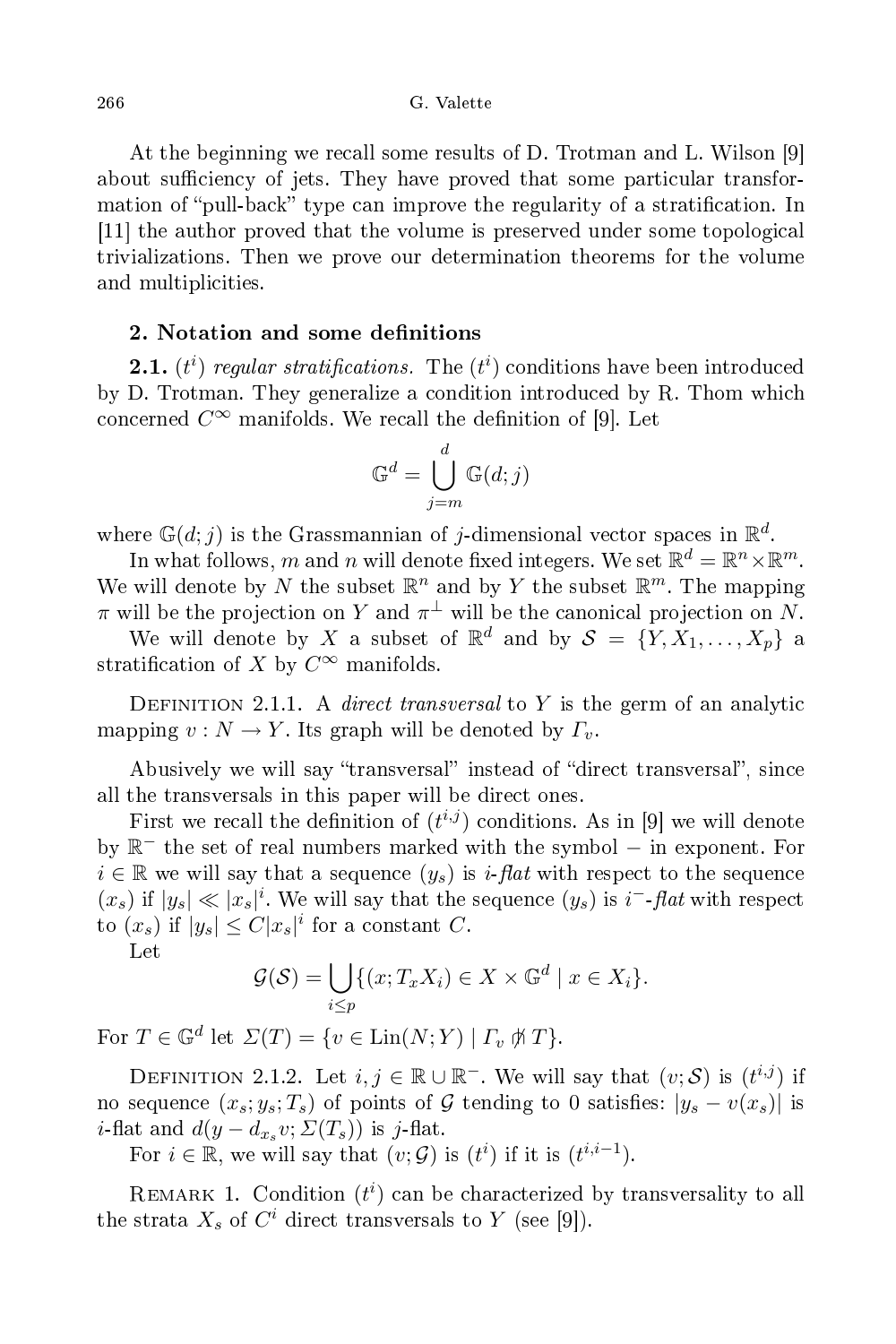The  $(t^i)$  conditions will provide our criteria of finite determinacy. To be able to express these criteria analytically we are going to give some explicit characterizations of the  $(t<sup>i</sup>)$  conditions.

REMARK 2. For  $i \geq 1$  (in R) the following explicit characterization of  $(t^i)$  will provide us an analytic condition for determinacy. Define the *horn* neighborhood of  $v$  of order  $i$  to be the following set:

$$
H(v; i; C) = \{q = (x; t) \in \mathbb{R}^n \times \mathbb{R}^m \mid |v(x) - t| \le C|x|^i\}.
$$

 $Let$ 

$$
\mu(L;T) = \inf_{|u|=1, u \in T} ||Lu||_2
$$

whenever  $L: \mathbb{R}^d \to Y$  is a linear map and  $T \subseteq \mathbb{R}^d$  a vector space (here  $\| \cdot \|_2$ is the euclidian norm). Then for  $i \geq 1$  we get the following characterization of condition  $(t^i)$ . The couple  $(v; S)$  is  $(t^i)$  if and only if there exists a horn neighborhood of  $v$  of order  $i$  such that for any  $x$  in this set,

(2.1) 
$$
\mu(d_{(x;y)}(y - v(x)); T_{(x;y)}X_k) \ge \varepsilon |x|^{i-1}
$$

where  $X_k$  is the stratum containing the point x and  $\varepsilon > 0$ .

For  $i$  negative we may relate condition  $(t^i)$  to the Kuo–Verdier condition. We define

$$
\tau(U;V) = \sup \frac{|\pi_V^{\perp}(u)|}{|\pi_V(u)|}.
$$

Then in [9] the following is proved:

LEMMA 2.1.3. For all  $T \in \mathbb{G}^d$ ,  $\tau(Y;T) = 1/d(0;\Sigma(T))$ .

We say that the stratification S is *strongly Verdier regular with exponent* i (at the origin) with respect to Y if there exists a neighborhood of the origin such that for each stratum  $X_k$ ,

$$
\tau(Y; T_x X_k) \ll |x - \pi(x)|^i.
$$

By the above lemma we see that condition  $(t^{0^{-},i^{-}})$  is actually the strong Verdier condition with exponent  $1-i$  at any point of Y.

Note that by definition of  $\tau$  the strong Verdier condition with exponent j implies (by standard arguments, see [6], [7], [12]) that we are able to construct a vector field tangent to the strata, extending a given vector field on  $Y$  and satisfying

(2.2) 
$$
|w(q) - w(\pi(q))| \le C(q)|q - \pi(q)|^j
$$

in a sufficiently small neighborhood of  $Y$  with  $C$  a continuous function tending to zero when q approaches  $Y$ .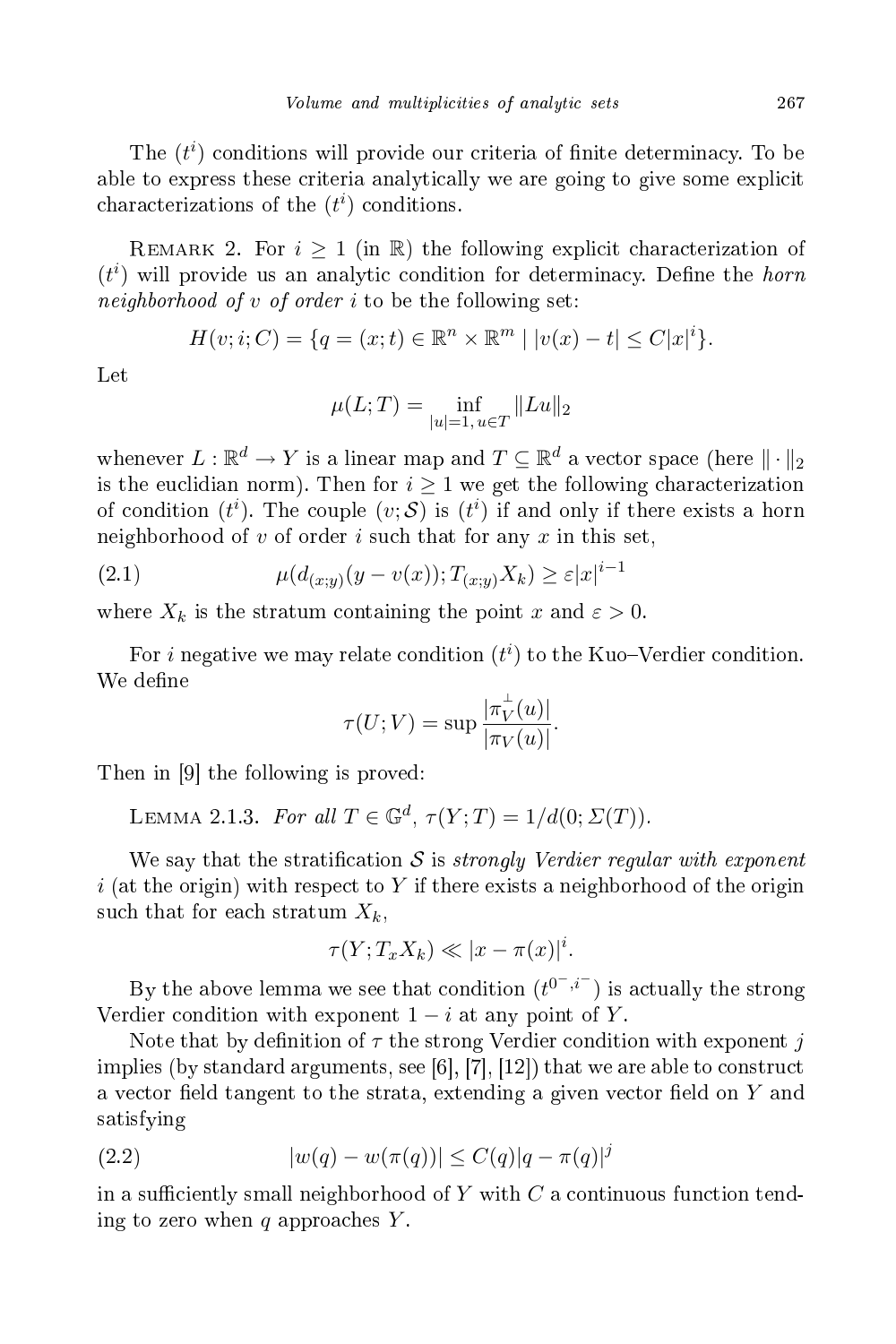## G. Valette

2.2. Deformation of transversals. We define the notion of deformation of transversals as in  $[9]$ .

Let  $\varrho\in\mathbb{R}$  and  $m'\in\mathbb{N}.$  Let  $U$  be a neighborhood of the origin in  $\mathbb{R}^{m'}.$  Let  $g, h_1, \ldots, h_{m'} : N \to Y$  be smooth functions on  $U$  satisfying  $|h_r(x)| = o(|x|^{\varrho})$ (resp.  $|h_r(x)| = O(|x|^{\rho})$ ) and  $|d_x h_r| = o(|x|^{\rho-1})$  (resp.  $|d_x h_r| = O(|x|^{\rho})$ ) for any r. Then

$$
F: N \times U \to N \times Y,
$$

$$
F(x; u) = (x, f(x, u)) = (x, f_u(x)) = (x, g(x) + \sum_{r=1}^{m'} u_r h_r(x)),
$$

is called a *deformation of contact*  $\varrho$  (resp. of contact  $\varrho^{-}$ ).

Deformations of transversals indu
e a pull-ba
k transformation over the graphs of maps from  $N \times Y$  into  $\mathbb{G}^d$ . We define it as in [9].

If for each point  $p \in U$  the mapping F is transverse to the strata we may define  $F^*S$  as the stratification of  $F^{-1}(X)$  given by the manifolds  $F^{-1}(X_k)$ .

Then let us define the push-forward of a transversal. Let  $u$  be a transversal to U. We will denote by  $F_*u$  the transversal defined by  $v(x) = g(x) +$  $\sum_{r=1}^{m'} u_r(x)h_r(x)$ . The map F then sends the graph of u onto the graph of v. Extend also addition to  $\mathbb{R} \cup \mathbb{R}^-$  by setting  $a^- + b = a + b^- = a + b$  and  $a^{-} + b^{-} = (a + b)^{-}$ .

THEOREM 2.2.1 (see [9]). Let F be a deformation of contact  $\alpha$ . If the couple  $(F^*u; \mathcal{G})$  is  $(t^{\alpha+\varrho})$  then  $(u; F_*\mathcal{G})$  is  $(t^{\varrho})$ .

Let  $i \in \mathbb{R} \cup \mathbb{R}^-$  and  $a \in \mathbb{R}$ . In particular the following corollary will be interesting for us:

COROLLARY 2.2.2. Let F be a deformation of contact  $i+a$  and  $u = F^*0$ . If  $(F^*u; \mathcal{G})$  is  $(t^i)$  then  $(0; F_*\mathcal{G})$  is strongly Verdier regular with exponent  $a+1$ .

**3. On the volume of stratified families.** For  $r \in \mathbb{R}$ , strictly positive, we denote by  $B(0; r)$  the ball of center 0 and radius r and by  $S(0; r)$  the sphere of enter 0 and radius r.

Let A be a subanalytic subset of  $\mathbb{R}^n \times \mathbb{R}^m$ . We will consider such a subset as a family of subanalytic subsets of  $\mathbb{R}^n$  parametrized by  $\mathbb{R}^m$ . For  $U \subseteq \mathbb{R}^m$  we denote by  $A_U$  the subfamily  $\{q = (x;t) \in \mathbb{R}^n \times \mathbb{R}^m \mid q \in A, t \in U\}$ , and for  $t \in \mathbb{R}^m$  we denote by  $A_t$  the fiber of A at t, that is,  $\{x \in \mathbb{R}^n \mid q = (x;t) \in A\}.$ 

We denote by  $\mathcal{H}^l$  the  $l$ -dimensional Hausdorff measure. We are going to study the Hausdorff measure of subanalytic sets. For this if  $X$  is the germ of a subanalytic subset of  $\mathbb{R}^n$  at  $0$  we define the functions  $\psi(X;r)$  and  $\widetilde{\psi}$  in the following way:

$$
\psi(X; r) = \mathcal{H}^l(X \cap B(0; r)),
$$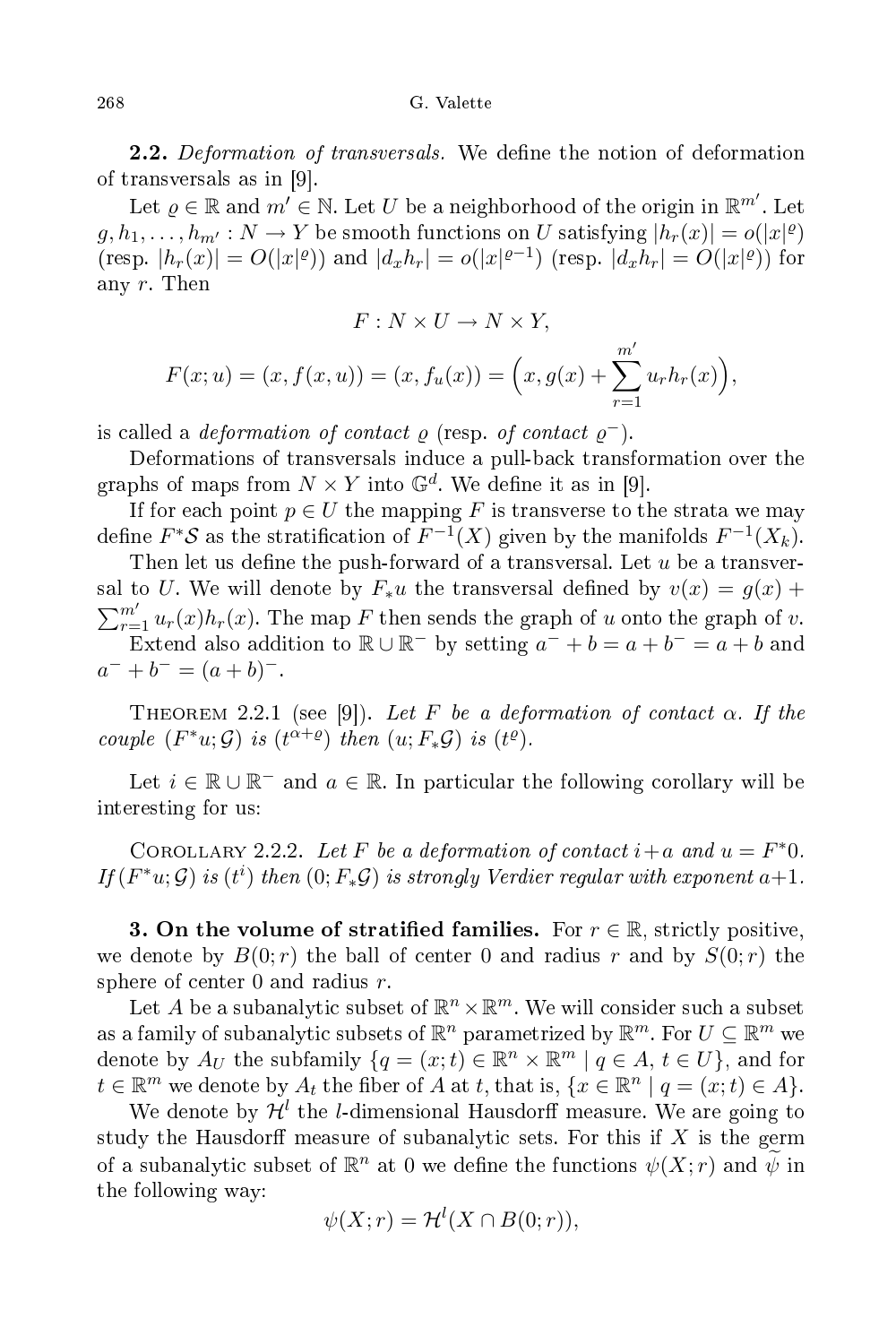where  $l$  is the Hausdorff dimension of  $X$ , and

$$
\widetilde{\psi}(X;r) = \frac{\psi(X;r)}{\mu_l r^l},
$$

where  $\mu_l$  is the volume of the unit ball in  $\mathbb{R}^l$ . In [5] J.-M. Lion and J.-P. Rolin have proved that the function  $\psi$  has an expansion in r and  $\ln r$ . This is also proved in  $[1]$  and  $[8]$ .

THEOREM 3.0.3 ([1], [5], [8]). Let  $(X;0)$  be a subanalytic germ. The function  $\psi(X; r)$  has an expansion

$$
\psi(X; r) = \sum_{(\alpha; \beta) \in \mathbb{N}^2, \alpha \geq pl} a_{\alpha, \beta} r^{\alpha/p} \ln^{\beta} r.
$$

The expansion of  $\psi$  up to order k will designate the terms having an exponent in  $r$  less than or equal to  $k$ .

Note that the limit

$$
\theta(X; x) := \lim_{r \to 0} \frac{\mathcal{H}^l(X \cap B(x; r))}{\mu_l r^l}
$$

is the *density* of X (or the *Lelong number*). This number was originally introduced for complex analytic sets and then generalized to real subanalytic sets by K. Kurdyka and G. Raby in  $[4]$ . It gives interesting information on the behavior of the volume of a germ. In  $[11]$  the author has studied the variation of the density along stratified spaces.

We recall some results which we will need in the next section and which can be found in  $[11]$ .

**3.1.** Volumes, multiplicities and isotopies. In this section we bound the variation of the volume through the isotopies which are  $i$ -approximations of the identity.

DEFINITION 3.1.1. Let A and B be two subanalytic families of sets and i be a positive real number. We define an  $i$ -approximation of the identity to be a family of mappings which induces a family of germs of homeomorphisms  $h:(A;0)\to (B;0)$  of type  $h(x;t) = (h_t(x);t)$  such that for every t,

$$
(3.3) \t\t\t |h_t(x) - x| \ll |x|^i
$$

for all  $x \in B(0; r)$  with r sufficiently close to zero.

REMARK 3. Note that if  $d_{\mathcal{H}}$  denotes the Hausdorff distance between ompa
t sets, that is,

$$
d_{\mathcal{H}}(A;B) = \max(\sup_{x \in A} d(x;B); \sup_{x \in B} d(x;A))
$$

then it follows from the definition of  $i$ -approximation of the identity that  $d_{\mathcal{H}}(A_t \cap B(0; r); B_t \cap B(0; r)) \ll r^i,$ 

with the notations of the definition above.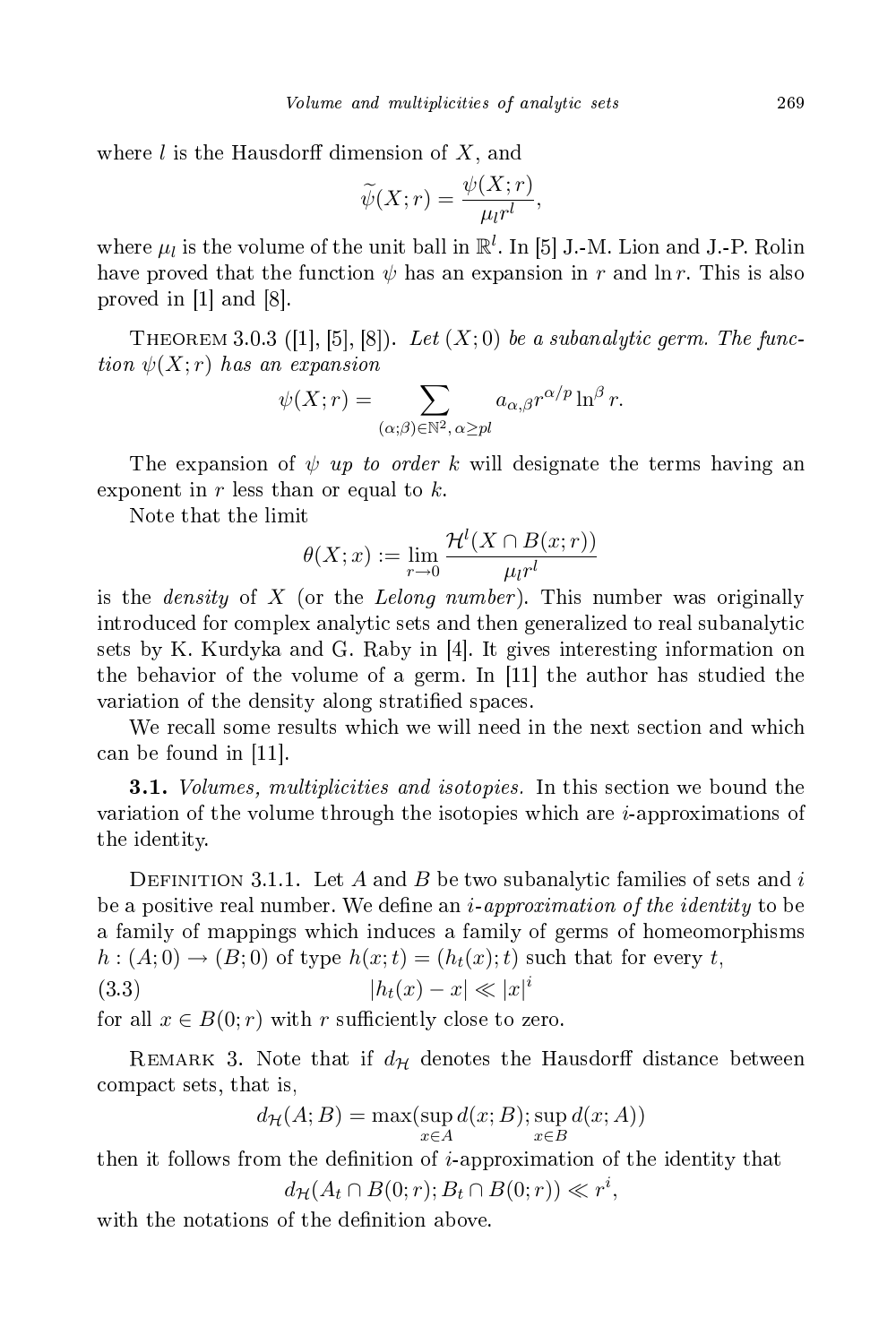G. Valette

In  $[11]$  the following proposition is proved (in a slightly more general setting; the following one is the case  $\alpha \ll r^i$  in [11]).

PROPOSITION 3.1.2. Let *i* be a strictly positive real number. Let  $h : A \rightarrow$ B be an *i*-approximation of the identity and let P be in  $\mathbb{G}(n; l)$  (where  $l =$  $\dim A_t = \dim B_t$  for any  $t \in \mathbb{R}^m$ . Then for any compact subset V of  $\mathbb{R}^m$ there exists a constant C and a subanalytic subset  $K(P; r; t) \subseteq P$  satisfying

 $\psi(P \cap B(0; r) \setminus K(P; r; t); r) \ll r^{i+l-1},$ 

and such that for any  $x \in K(P; r; t)$  and  $t \in V$ ,

 $\mathrm{card}(\pi_P^{-1}$  $P_P^{-1}(x) \cap A_t \cap B(0; r) = \text{card}(\pi_P^{-1})$  $E_P^{-1}(x) \cap B_t \cap B(0;r)$ .

This proposition has been proved to study the behavior of the density of stratified sets satisfying the Whitney condition. Actually using the Cauchy-Crofton formula it allows us to bound the variation of the volume. It is the key point in the proof of the theorem below (again the reader is referred to  $[11]$  for the proof).

THEOREM 3.1.3. Let  $i \in \mathbb{R}$  and  $h : A \rightarrow B$  be an i-approximation of the identity. Let V be a compact subanalytic subset of  $\mathbb{R}^m$ . Then there exists a constant  $C$  such that for all  $t$  in  $V$ ,

$$
|\psi(A_t; r) - \psi(B_t; r)| \ll r^{i+l-1}.
$$

Let us give another definition we shall need in the next section. Let  $P$  be an *l*-dimensional vector space of  $\mathbb{R}^n$  and  $i \in \mathbb{R}$  with  $i \geq 1$ . For  $j \in \mathbb{N}$  we set

 $K_j^P(A \cap B(0;r)) = \{x \in P \mid \text{card}(\pi_P^{-1}(x) \cap A_t \cap B(0;r)) = j\}.$ 

DEFINITION 3.1.4. We say that j is a multiplicity of A for P of order i if  $0 \in \text{cl}(K_j^P(A))$  and if there exists a positive constant C such that for any  $r$  sufficiently close to zero,

$$
\widetilde{\psi}(K_j^P(A \cap B(0;r));r) \ge Cr^i.
$$

We will denote by  $m(P; A; i)$  the set of multiplicities of order i of A for P.

Another onsequen
e of Proposition 3.1.2 is the invarian
e of the set  $m(P; A; i)$  under *i*-approximation of the identity for any P.

**3.2.** Rugose isotopies. In this section we are going to prove an isotopy lemma which will be used to prove finite determinacy in the next section.

Given a subset A of  $\mathbb{R}^n$  and  $\varepsilon > 0$ , we denote by  $A^{\varepsilon}$  the set of points  $q \in \mathbb{R}^n$  such that  $d(q; A) \leq \varepsilon$ .

PROPOSITION 3.2.1. Let A be a subanalytic subset of  $\mathbb{R}^n$  of dimension l. Let  $B \subseteq A$  be a subanalytic subset of dimension  $k < l$ . Then there exists a constant C such that for all  $\varepsilon \in [0;1]$  and for all real r small enough,

(3.4) 
$$
\psi(B^{\varepsilon} \cap A; r) \leq Cr^{l-1}\varepsilon.
$$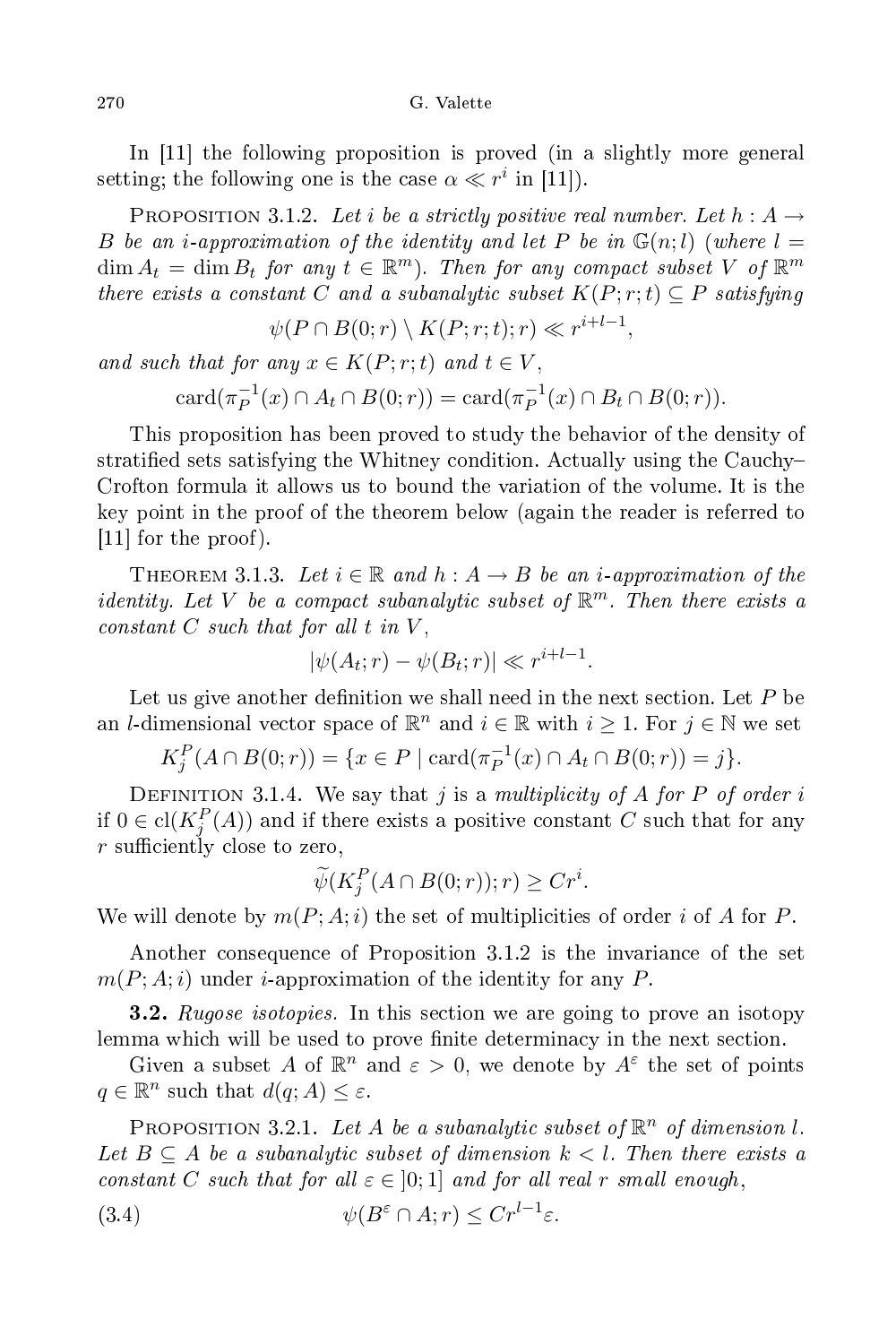*Proof.* The jacobian of the distance function to a subset of  $\mathbb{R}^n$  is equal to 1 wherever this function is differentiable. Moreover the family  $B' = \{(x; \alpha) \in$  $A \times \mathbb{R}$  |  $d(x; B) = \alpha$  is a subanalytic family. So using Proposition 3.0.4 of [11] we deduce that there exists a constant C such that for all  $\alpha \in [0;1]$  we have  $\psi(B'_\alpha;r) \leq Cr^{l-1}$ . So, we can write

$$
\psi(B^{\varepsilon} \cap A; r) = \int_{B^{\varepsilon} \cap A \cap B(0; r)} d\mathcal{H}^{l} \leq \int_{\alpha \in ]0; \varepsilon[} \psi(B'_{\alpha}; r) d\mathcal{H}^{1} \leq C r^{l-1} \varepsilon.
$$

Now let  $X \subseteq \mathbb{R}^n \times \mathbb{R}^m$  be a subanalytic family of sets of dimension l. Assume, as in Section 2, that X has a stratification  $S = \{Y, X_1, \ldots, X_p\}.$ We have:

THEOREM 3.2.2. If S satisfies the strong Verdier condition with exponent  $i \geq 1$  then there exist a neighborhood U of the origin and a trivialization

$$
h: \pi^{-1}(U) \setminus B \to N \times U \setminus B',
$$

where  $B$  (resp.  $B'$ ) is a subanalytic subfamily of X (resp. of  $X_0 \times U$ ) such that  $\psi(B_t; r) \ll r^{i+l-1}$  (resp.  $\psi(B'_t; r) \ll Cr^{i+l-1}$ ) for t in U, which is an *i*-approximation of the identity preserving the  $X_j \cap \pi^{-1}(U)$ .

*Proof.* We prove this result by a similar method to that used in [11]. Let  $A^k$  denote the k-skeleton of the stratification S, that is, the union of the strata of dimension less than or equal to  $k$ . We define the isotopy (and the families  $B$  and  $B'$ ) on  $A^k$  inductively on  $k$ . The result is obvious for  $k = \dim Y$ . Assume that it is true at a rank k. Then by Remark 3 we have (3.5)  $d_{\mathcal{H}}(\pi^{-1}(t) \cap A^k \cap B(t;r); \pi^{-1}(t') \cap A^k \cap B(t';r)) \ll r^i$ 

for  $t$  and  $t'$  fixed in  $Y$ . The isotopy is constructed by lifting a basis of  $Y$  to a stratified vector field tangent to strata and rugose with exponent i (see [6] or  $(12)$ . As the construction can be carried out with all vectors of a basis of Y successively we will assume that  $\dim Y = 1$ .

Let w be a constant unit vector field on Y. By  $(2.2)$  we may extend w to a vector field tangent to the strata and satisfying  $(2.2)$ . Let  $\phi$  be the oneparameter group generated by this vector field. Write  $\phi = (\phi_1; \phi_2) \in N \times Y$ ; then by Gronwall's Lemma we have

$$
d(q;Y)e^{-Ms} \le d(\phi(q;s);Y) \le e^{Ms}d(q;Y)
$$

for a constant M. Hence the ratio  $d(q;Y)/d(\phi_r(q;s);Y)$  is bounded below and above. This proves that the integral curves cannot join  $Y$  or leave a neighborhood of  $Y$  in a finite time. Moreover by the mean value theorem,

$$
|\phi_1(q;t) - q| \le t \sup_{s \in [0;t]} |\pi^{\perp}(w(\phi(q;s)))| \le C(q) \sup_{s \in [0;t]} d(\phi(q;s);Y)^i.
$$

Hence as the ratio  $d(q;Y)/d(\phi_r(q;s);Y)$  is bounded we get

(3.6)  $|\phi_1(q;t) - q| \le C(q)d(q;Y)^i$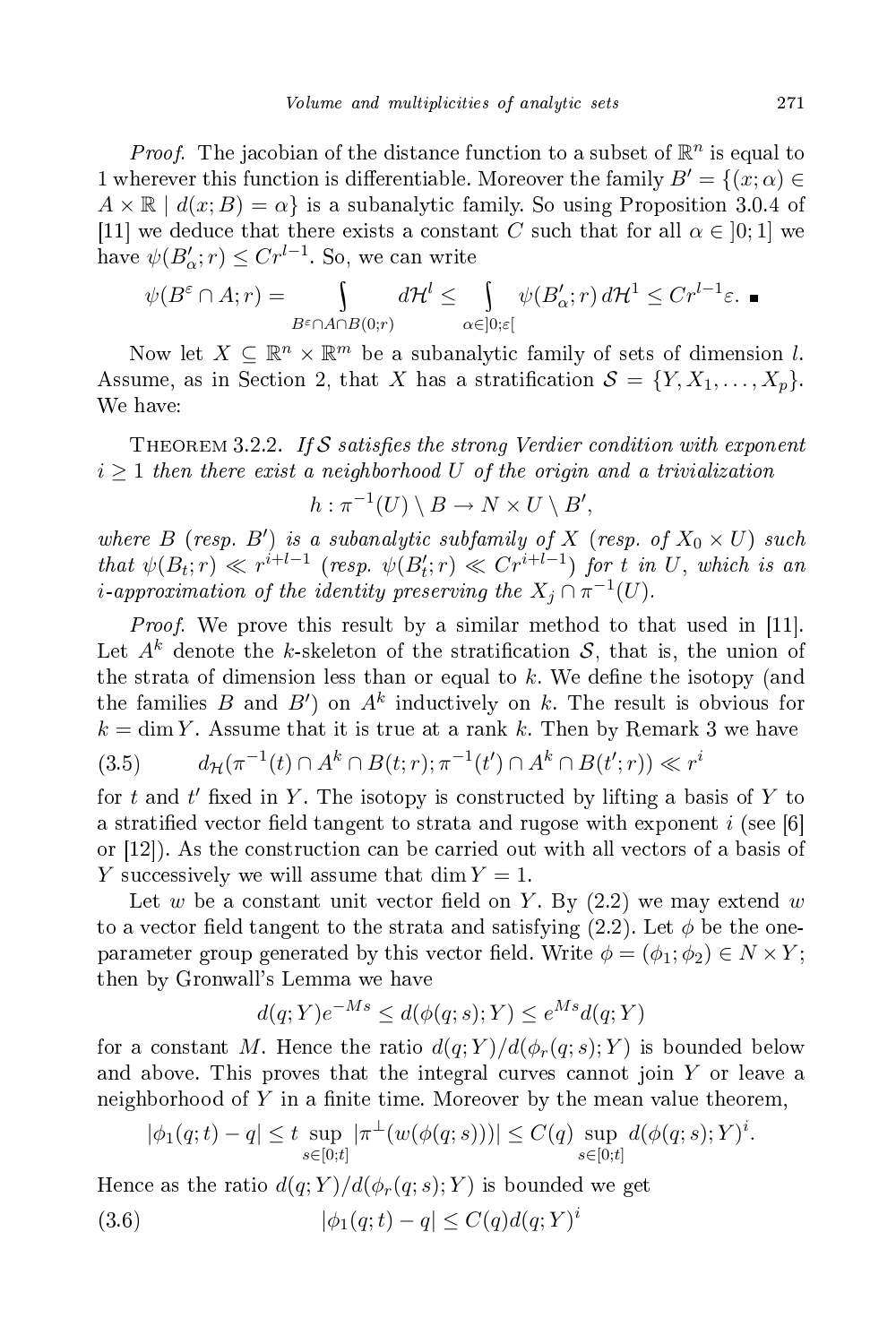(with maybe a different function C tending to zero when we approach  $Y$ ). This proves that the mapping will define an *i*-approximation of the identity.

Therefore to complete the induction step it suffices to prove existence of integral curves starting from a point  $q \in A^{k+1}$  and sufficiently far from  $A^k$ . More pre
isely, let

(3.7) 
$$
B = \{q \in A^{k+1} \mid d(q; A^k) \leq \sqrt{C(q)} d(q; Y)^i\}.
$$

Now by (3.5) and (3.6) we see that if  $q \in A^{k+1}$  does not belong to B then  $\phi(q;s)$  cannot fall in  $A^k.$  This establishes the existence of the desired integral curves. Moreover, if we set urves. Moreover, if we set  $\mathcal{M}^{\mathcal{M}}$  we set  $\mathcal{M}^{\mathcal{M}}$  we set  $\mathcal{M}^{\mathcal{M}}$  we set  $\mathcal{M}^{\mathcal{M}}$ 

$$
h: A^{k+1} \setminus B \to \pi^{-1}(0) \times U, \quad q = (x; t) \mapsto (\phi_1(q; -t); t),
$$

then h is a homeomorphism onto its image for each t and an i-approximation of the identity. Let

$$
B' = (A_0 \times U) \setminus h(A \setminus B).
$$

Note that again as a onsequen
e of (3.5) and (3.6) we have

(3.8) 
$$
B' \subseteq \{q \in A^{k+1} \mid d(q; A^k) \le C(q)d(q; Y)^i\}
$$

(sufficiently close to Y). Therefore to finish the proof we just remark that (3.7) (resp. (3.8)) and Proposition 3.2.1 show that at the last step of the induction we have  $\psi(B_t; r) \ll r^{i+l-1}$  (resp.  $\psi(B'_t; r) \ll r^{i+l-1}$ ) as required.

4. Finite determinacy of the volume and multiplicities. In this section for  $a \in \mathbb{R}$  we denote by [a] the greatest integer less than or equal to a.

4.1. Transversal sections of a stratified set. Here we will give some determinacy theorems for the volume of a transversal section to a stratified set. More precisely, we are going to give explicit sufficient conditions for the expansion of  $\psi(F_v \cap X; r)$  to be determined by that of v up to a certain order. The results on the determination of the volume of the zero locus of a given map will be given in the next se
tion and will be dedu
ed from those of this section since the intersection of the graph with the source axis is precisely the zero locus.

For this section we fix a stratified space  $(X; S)$  where  $S = \{Y; X_1, \ldots, X_p\}$ . We assume that X is subanalytic. We recall that  $Y = \mathbb{R}^m$ ,  $N = \mathbb{R}^n$  and  $X \subseteq N \times Y = \mathbb{R}^d$ .

THEOREM 4.1.1. Let  $v : N \to Y$  be a subanalytic transversal and let a and j be positive real numbers with  $j \geq 1$ . If  $(v; S)$  satisfies the  $(t<sup>j</sup>)$  condition then the expansion to order a of  $\widetilde{\psi}(\Gamma_v \cap X; r)$  only depends on the [j+a]-jet of v at 0. Moreover, for every  $P \in \mathbb{G}(d; l)$  with  $l = \dim X - m$ ,  $m(P; \Gamma_v \cap X; a)$ only depends on the  $[j + a]$ -jet of v.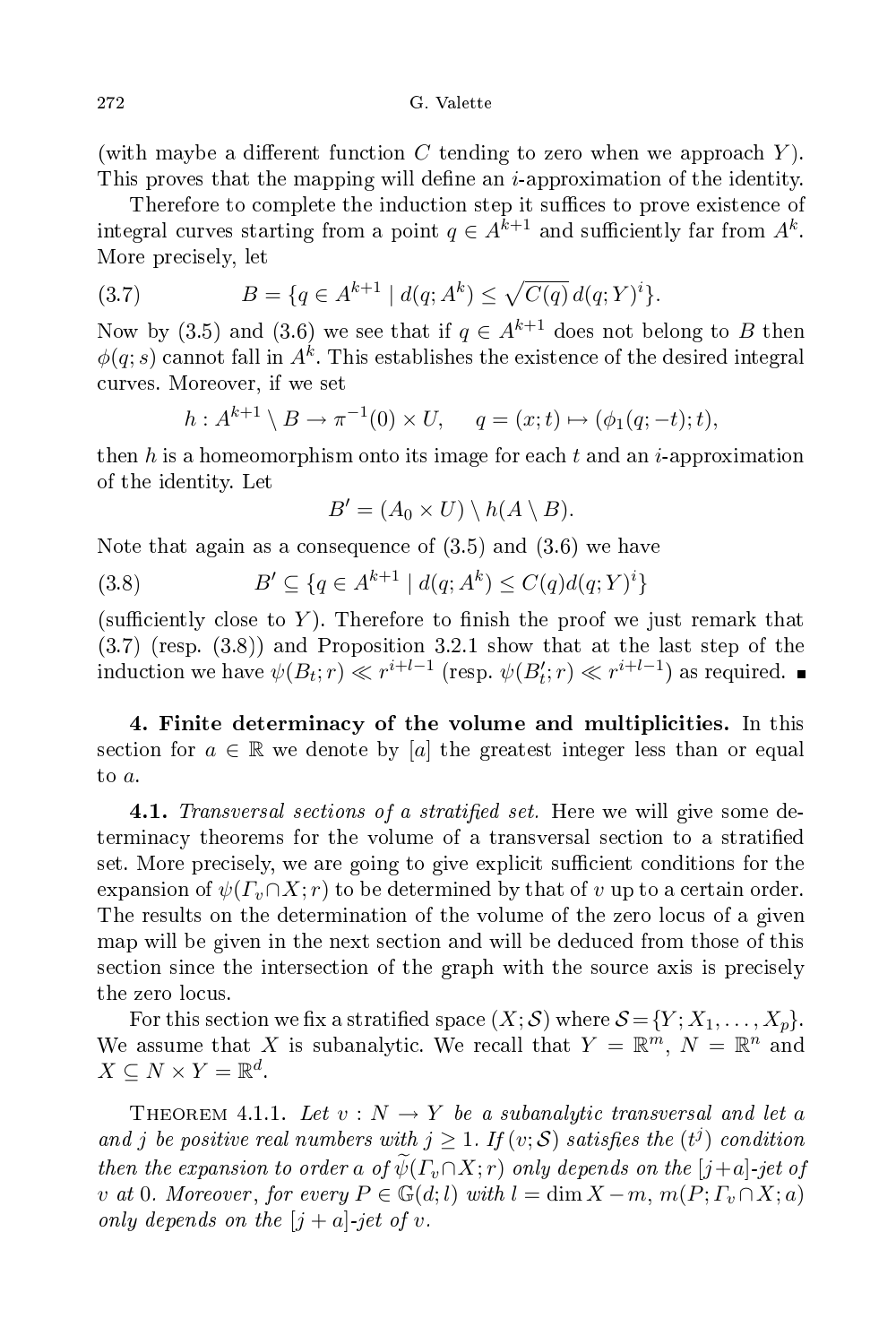*Proof.* Let u and v be two  $C^{[j+a]}$  mappings having the same  $[j+a]$ -jet. Let  $F(x;t) = (x; v(x) + th(x))$  where  $h(x) = u(x) - v(x)$ . Then F is a deformation of contact  $[j + a]$  and  $F_*0 = v$ .

Thanks to Corollary 2.2.2 we know that  $(0; F^*S)$  is strongly Verdier regular with exponent  $a + 1$  at any point of  $\{0\} \times \mathbb{R}$ . So by Theorem 3.2.2 there exists an isotopy  $H: \mathbb{R}^{d'} \times [0;1] \to \mathbb{R}^{d'}$  (where  $d' = n + 1$ ) preserving the strata  $F^{-1}(X_k)$  which is an  $(a + 1)$ -approximation of the identity. For any map  $u: N \to Y$  let  $\phi_u(x) = (x; u(x))$ .

Then we set

$$
\widetilde{H}: \Gamma_{v+h} \to \Gamma_v, \quad q \mapsto \widetilde{H}(q) = \phi_v \circ H_1 \circ \phi_{-v-h}(q),
$$

where  $H_1(x) = H(x; 1)$ . As a consequence we have

$$
|\widetilde{H}(q) - q| = |\phi_v(H_1(\phi_{-v-h}(q)) - q|\n= |\phi_v(H_1(\phi_{-v-h}(q))) - \phi_v(\phi_{-v}(q))|\n\lesssim |H_1(\phi_{-v-h}(q)) - \phi_{-v}(q)| \text{ for } \phi_v \text{ is Lipschitz}\n\lesssim |H_1(\phi_{-v-h}(q)) - \phi_{-v-h}(q)| + |\phi_{-v-h}(q) - \phi_{-v}(q)|\n\ll d(q; Y)^{a+1} \text{ since } j^{[j+a]}h(0) = 0.
$$

Therefore the mapping  $\widetilde{H}$  is an  $(a+1)$ -approximation of the identity. But by Theorem 3.1.3 this implies that the expansions of the volume of  $\Gamma_v \cap X$  and  $\Gamma_u \cap X$  coincide. Moreover by Theorem 3.1.2 the multiplicities also coincide up to order  $a$ .

REMARK 4. Thus by Remark 2 we may make explicit the criterion of the above theorem. More precisely, inequality (2.1) provides an analytic criterion for the determinacy of the volume and multiplicities of transverse sections.

Note also that by the Lojasiewicz inequality the above theorem yields finite determinacy for every analytic mapping with an isolated singularity.

In particular in the case of a function we get the following interesting orollary:

COROLLARY 4.1.2. If v is a subanalytic function with an isolated singularity at the origin satisfying  $|\partial_x v| \geq C |x|^{j-1}$  in a horn neighborhood, then the expansion of  $\widetilde{\psi}(F_v \cap X; r)$  up to order a is determined by its  $[j+a]$ -jet. In particular the density  $\theta(\Gamma_v \cap X)$  just depends on the [j]-jet (this is the case of  $a=0$ ).

In the case where  $j < 1$ , Theorem 4.1.1 is no longer true. The problem comes indeed from  $h$  which does not decrease sufficiently fast. Nevertheless we have the following result which will be useful for the next section.

Let  $v$  be a direct transversal and  $A$  a vector space directly transverse to  $Y$ . Let  $\pi_A$  be the projection onto A along Y. Then  $\pi_A$  induces a diffeomorphism of  $\Gamma_v$  onto A.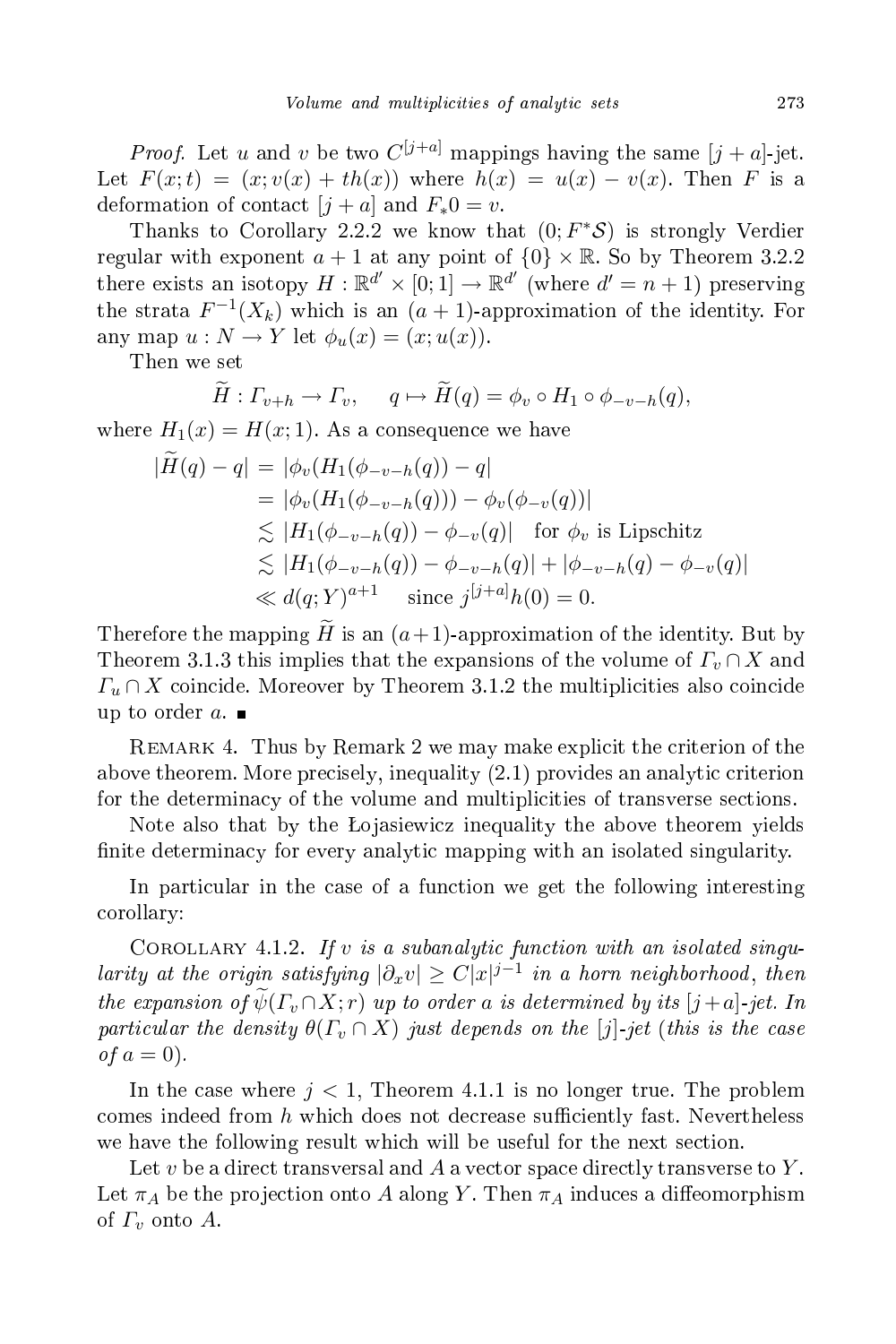PROPOSITION 4.1.3. Assume that X is a subanalytic set. Let  $A \in \mathbb{G}(d;n)$ be transverse to Y,  $a, j \in \mathbb{R}$ , and v a subanalytic direct transversal. If  $(v; S)$ satisfies condition (t<sup>j</sup>) then the expansion up to order a of  $\psi(\pi_A(X \cap \Gamma_v))$  is determined by the [j+a]-jet of v. Moreover, the multiplicities of  $\pi_A(X \cap \Gamma_v; r)$ of order less than or equal to a are determined by the  $[j + a]$ -jet of v.

*Proof.* Here we set again  $F(q) = v(x) + th(x)$  where  $q = (x, t)$  and h is a function having a zero  $[j + a]$ -jet.

Actually we have  $F^{-1}(X) = \{(x; t) \in \mathbb{R}^n \times \mathbb{R} \mid (x; F_t(x)) \in X\}$ . We recall that  $\pi^{\perp}$  denotes the orthogonal projection on the orthogonal of  $Y.$ 

Hence

$$
F^{-1}(X) \cap (N \times \{t\}) = \pi^{\perp}(X \cap \varGamma_{F_t}) \times \{t\}.
$$

 $So$ 

$$
F^{-1}(X) \cap N \times \{0\} = \pi^{\perp}(X \cap \Gamma_v) \times \{0\},
$$
  

$$
F^{-1}(X) \cap N \times \{1\} = \pi^{\perp}(X \cap \Gamma_u) \times \{1\}.
$$

$$
h=(\pi_{|A}^\perp)^{-1}\circ H_1\circ\pi^\perp
$$

where  $H_1$  is constructed as in the proof of Theorem 4.1.1. So h is an approximation of the identity to the same order as  $H_1$ , which proves the result.

In the case where  $j = 1^-$  we also obtain an interesting result:

PROPOSITION 4.1.4. Let  $A$  and  $B$  be vector spaces directly transverse to Y to 0. If all the  $(Y; X_i)$  satisfy condition (a) of Whitney then

$$
\theta(\pi_A(B \cap X);0) = \theta(A \cap X;0).
$$

Moreover, for every  $P \in \mathbb{G}(n;l)$ , the set  $m(\pi^{\perp}(B \cap X)); 1; P$  does not depend on B.

*Proof.* The (a) condition of Whitney actually implies  $(t^1)$  for any direct transversal  $v$  (see Lemma 2.1.3). The proof is very similar to that of Theorem 4.1.3. The only difference is that  $a = 1^-$  and  $j = 0^-$  and the deformation will be of contact  $1^-$  (recall that the density is the constant term of  $\tilde{\psi}$ ).

Remark 5. In the situation of the above proposition it is not true that the number  $\theta(B \cap X; 0)$  is independent of B.

**4.2.** SV-sufficiency of jets. In this section we consider a stratification  $S = \{\{0\}, X_1, \ldots, X_s\}$  of N. Let

$$
S_0 = \{Y, X_1 \times \{0\}, \dots, X_s \times \{0\}\}.
$$

Hence the zero locus of a mapping v is the intersection of the graph of v with  $N \times \{0\}$ .

From Theorem 4.1.3 we may deduce explicit criteria for determination of the volume and multiplicities.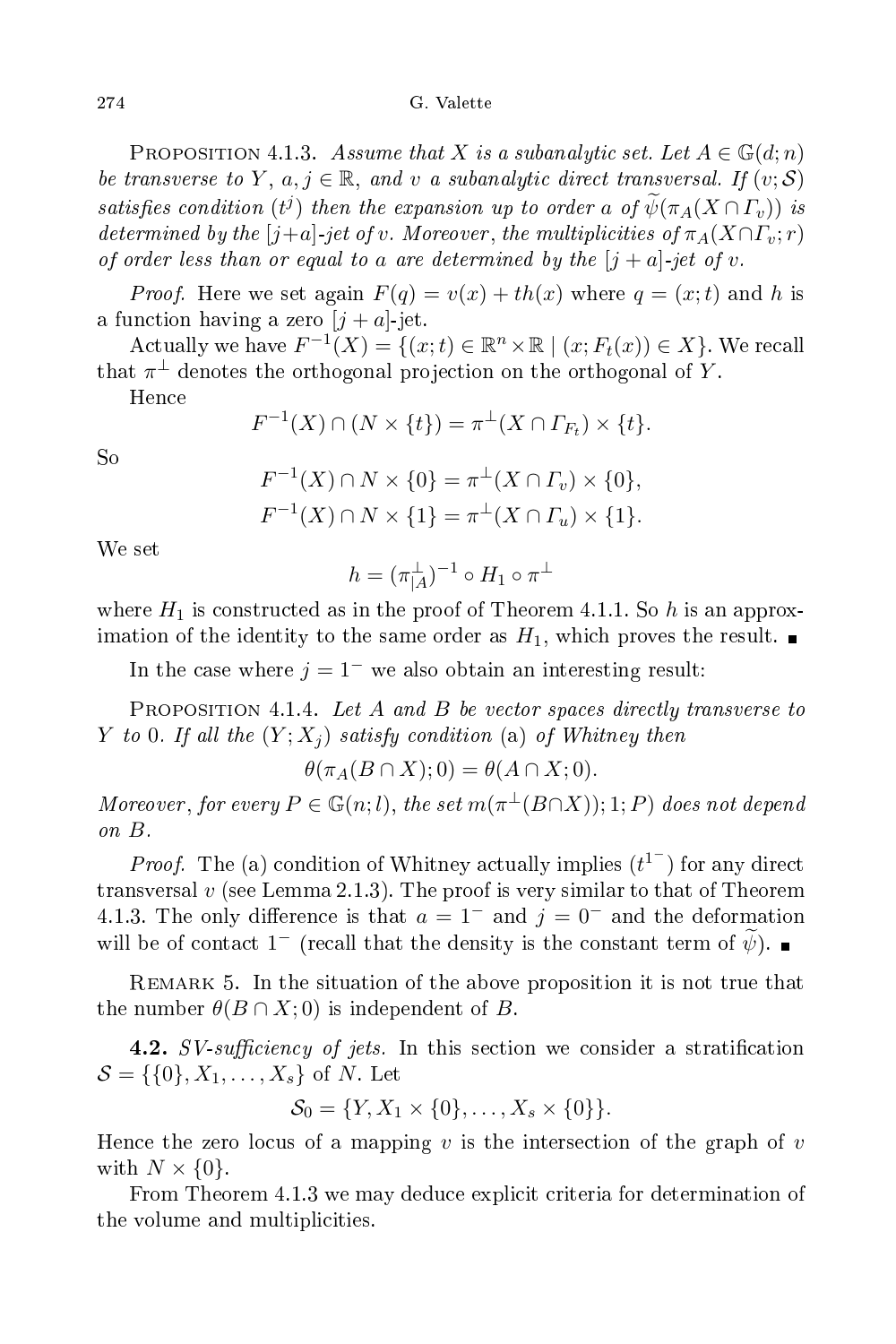THEOREM 4.2.1. Suppose X is a subanalytic set and v a subanalytic function. If  $(v; \mathcal{S}_0)$  is  $(t^j)$  then the expansion up to order a of  $\psi(X \cap v^{-1}(0); r)$ is determined by  $z = j^{[j+a]}v(0)$ . Moreover, in this case, for each vector subspace P, the multiplicities of  $X \cap v^{-1}(0)$  for P are determined by z up to order a.

*Proof.* This is actually a consequence of Proposition 4.1.3. More precisely it is the case where  $A=N\times\{0\};$  then the mapping  $\pi_{A_{|X}}$  is just the identity.

Remark 6. As in the above se
tion we get an analyti riterion for determinacy via inequality (2.1). We know that condition  $(t^i)$  is satisfied by  $(v; S_0)$  if there exists a horn neighborhood of type

$$
\{x \in \mathbb{R}^n \mid |v(x)| \le C|x|^i\}
$$

on which we have a constant C such that

$$
|d_xv(w)| \ge C|x|^{i-1}
$$

for any unit vector  $w \in \mathbb{R}^n$ .

As a consequence we get the following result:

THEOREM 4.2.2. Let v be an analytic function with an isolated singularity at the origin such that

$$
|\partial_x v| \ge C |x|^{j-1}
$$

in a neighborhood as in the above remark. Then the terms of the expansion of  $\overline{\psi}(v^{-1}(0);r)$  up to order a are determined by its  $[j+a]$ -jet. In particular in this case the number  $\theta(v^{-1}(0);0)$  only depends on the [j]-jet of the function v.

Let us point out that by the Lojasiewicz inequality we may find an order of determination for every fun
tion with an isolated singularity at the origin.

## Referen
es

- [1] G. Comte, J.-M. Lion et J.-P. Rolin, Nature log-analytique du volume des sousanalytiques, Illinois J. Math.  $44$  (2000), 884-888.
- [2] S. Koike,  $C^0$ -sufficiency of jets via blowing-up, J. Math. Kyoto Univ. 28 (1988), 605-614.
- [3] T. C. Kuo, *Characterizations of v-sufficiency of jets*, Topology 11 (1972), 115–131.
- [4] K. Kurdyka et G. Raby, *Densité des ensembles sous-analytiques*, Ann. Inst. Fourier  $(Grenoble)$  39  $(1989)$ , 753-771.
- [5] J.-M. Lion et J.-P. Rolin, *Intégration des fonctions sous-analytiques et volumes des* sous-ensembles sous-analytiques, ibid. 48 (1998), 755767.
- [6] J. Mather, Notes on topological stability, Harvard Univ. 1970.
- [7] P. Orro et D. J. A. Trotman,  $C\hat{o}$ ne normal et régularités de Kuo-Verdier, Bull. Soc. Math. France 130 (2002), 71-85.